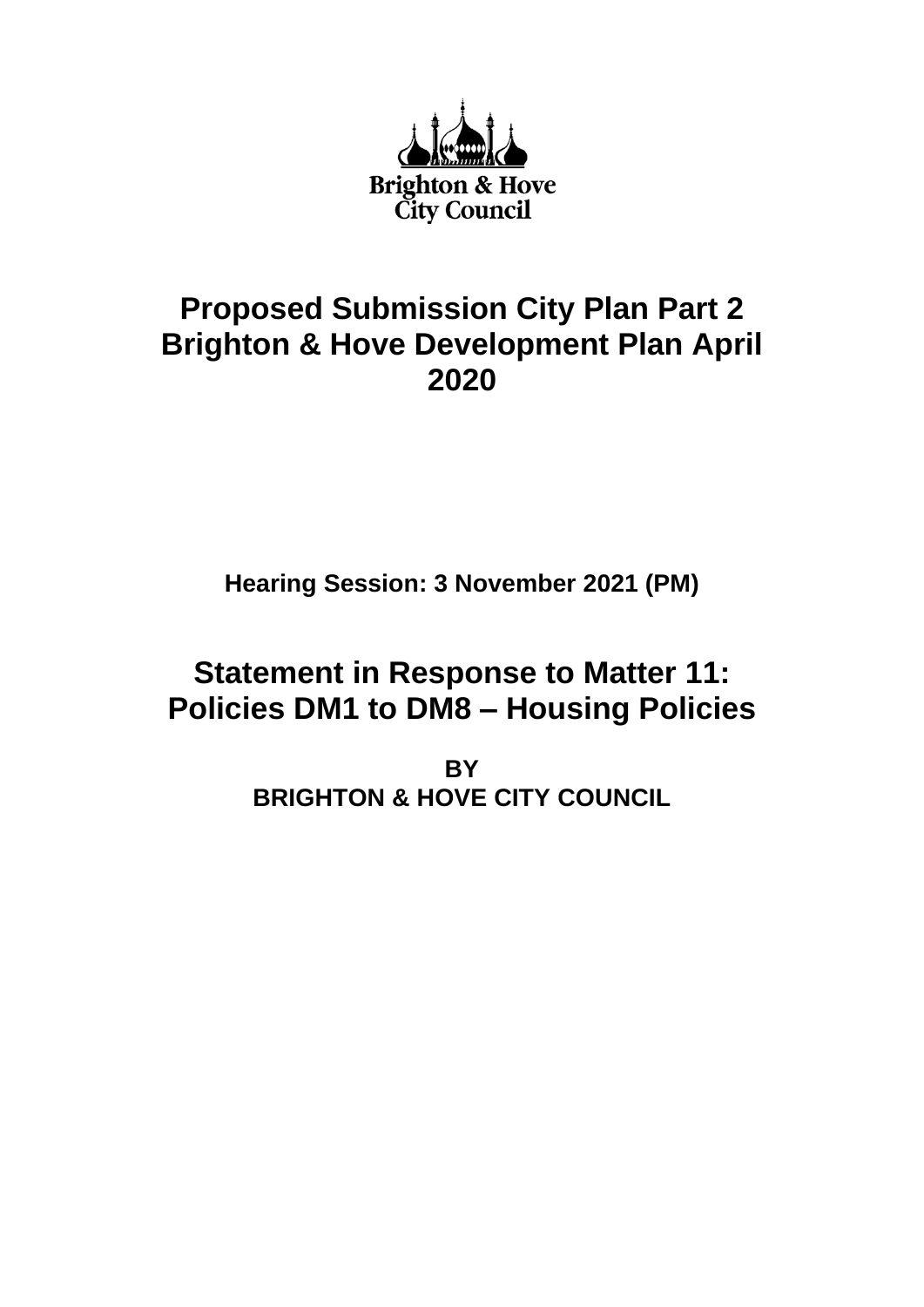**Matter 11: Statement by Brighton & Hove City Council 4 th October 2021**

## **List of Abbreviations**

AMR - Authority Monitoring Report CPP1 - City Plan Part 1 CPP2 – City Plan Part 2 NDSS – Nationally Described Space Standards NPPF - National Planning Policy Framework PPG – Planning Practice Guidance SA - Sustainability Appraisal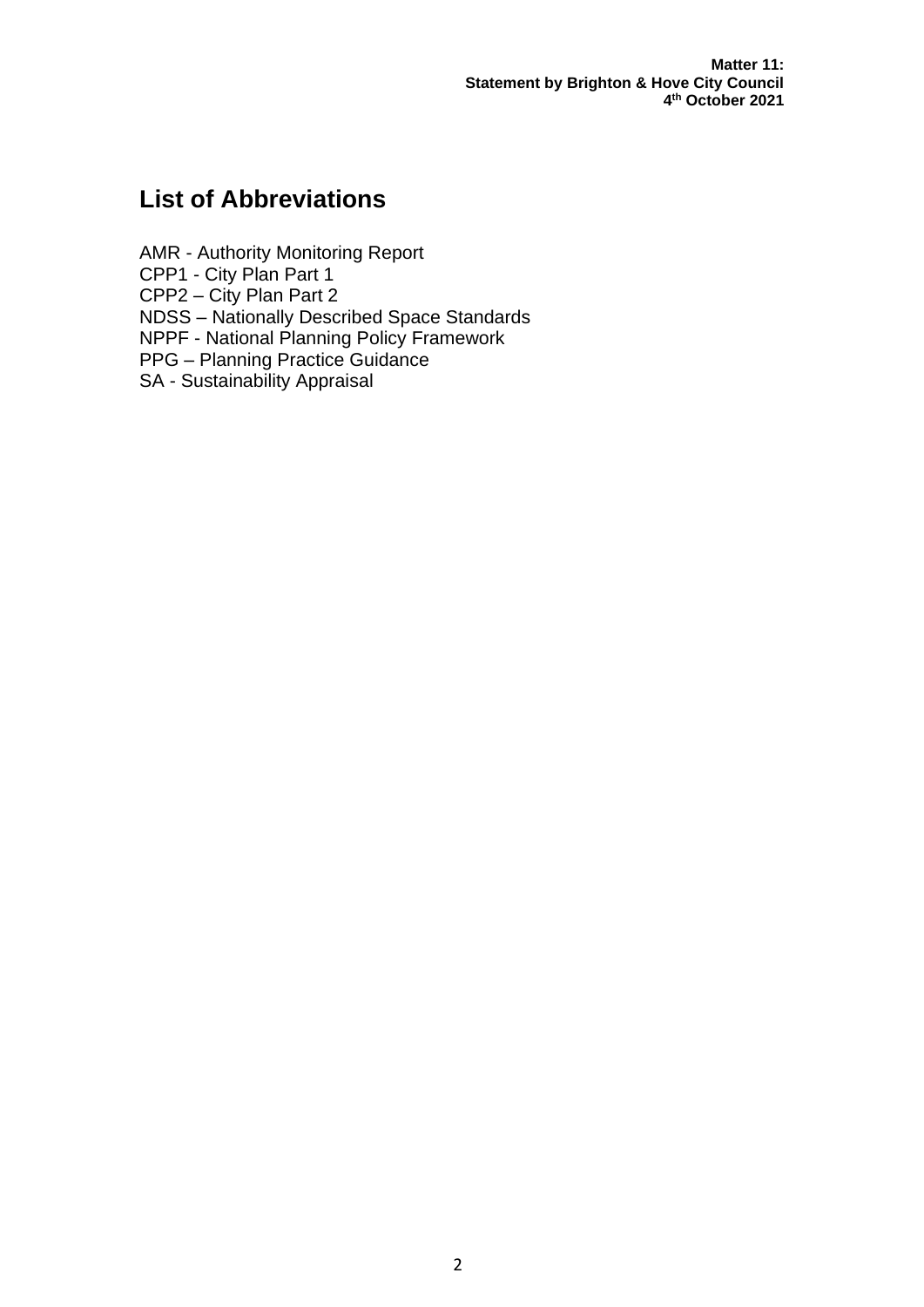## **DM1 Housing quality, choice and mix**

**Q1. Is the requirement for all new residential development to meet the nationally described space standards and be accessible and adaptable in accordance with Building Regulation M4(2) justified? What is the evidence for the requirement for M4(3) (Wheelchair User Dwellings) given the necessity for local plan policies for wheelchair accessible homes to be applied only to those dwellings where the local authority is responsible for allocating or nominating a person to live in that dwelling? In light of paragraphs 003 to 008 of the PPG** *Housing-Optional technical standards***, which sets out the requirement for evidence to determine the need for additional standards and the need to clearly state what proportion of new dwellings should comply with the requirements, would these requirements be soundly based?**

- 1. Yes, a detailed explanation and justification for the standards in DM1 is set out in the Council's Space and Accessibility Standards Topic Paper (TP01). This sets out evidence in terms of need, viability and timing as required by the PPG (TP01 Section 2 sets out the evidence for space standards and Section 3 for accessibility/ adaptability). The policy requirements reflect the national direction of travel as set out in the Government's recent 'Raising accessibility standards for new homes' consultation and National Disability Strategy.
- 2. TP01 (Paragraphs 3.13 3.27) presents a range of evidence relating to levels of current and projected households with disabilities, including data from the Objectively Assessed Housing Needs Update (OD15), Older Person Housing Needs Assessment (OPHNA) (ED01), the Council's Housing Adaptations Service and the Housing Register. These sources provide clear evidence of a significant and growing demand linked to the city's ageing population and increasing numbers of people with long term health issues. Whilst the Council has more power to influence the provision of wheelchair accessible homes within the affordable housing sector (where households can be allocated or nominated from the Housing Register), there is also evidence of demand within the market housing sector (e.g the Housing Adaptations figures). The Council therefore considers that the requirements for M4(3) housing set in DM1c) are reasonable and soundly based.

## **Q2. Given the CIL Viability Study 2017 (and subsequent addendums) would the requirements in C-E of this policy have any significant impact on the viability of delivering housing within the City?**

3. No, it is not considered that the space and accessibility standards required would have any significant impact on the viability of housing delivery. Both were incorporated within the CIL viability studies (OD80) and the Build to Rent Viability Study 2019 (ED02) (see also the Council response to Matter 17 Infrastructure and Viability).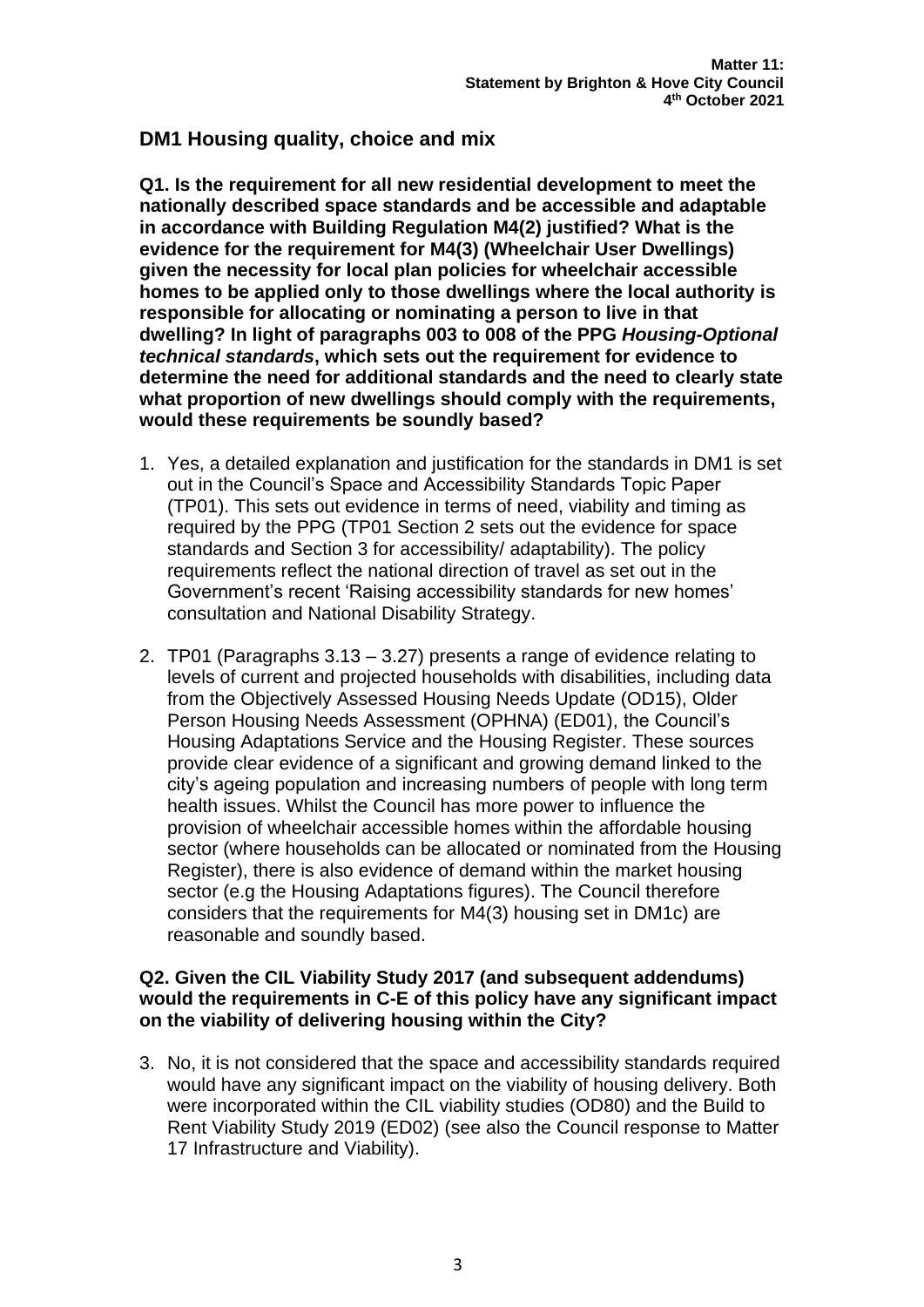## **Q3. Do the policy requirements, including those for usable outdoor amenity space strike the right balance between providing high quality living conditions for future residents and delivering housing to meet identified needs?**

4. Yes, it is considered that the policy requirements strike the right balance as explained and justified in TP01. A small number of Regulation 19 representations stated that the criteria are insufficiently flexible; however the policy wording explicitly allows for exceptions to c) to e) where the applicant has provided a robust justification and the Council is satisfied that particular circumstances apply. Similarly the wording of criterion f), requiring the provision of useable private outdoor amenity space, includes the wording "appropriate to the scale and character of the development" which allows for some flexibility in exceptional cases.

## **DM2 Retaining housing and residential accommodation (C3)**

## **Q1. What is the justification for this policy, in protecting only existing dwellings (C3)? Should its requirements be extended to include other forms of residential accommodation (e.g. C4 HMOs)?**

5. The policy seeks to protect the city's existing C3 housing stock in response to the City's substantial identified needs and very constrained housing supply. Policy DM7 supports C4 HMO development, subject to criteria aimed at avoiding negative impacts due to over-concentration of HMOs in some parts of the city. Change of use from C4 to C3 is permitted development which cannot be controlled by planning policy and there is no evidence of a need to protect existing HMOs from change to other uses.

## **DM3 Residential conversions and the retention of smaller dwellings**

## **Q1. What is the justification for the size threshold in part A of this policy? Would this policy, which would protect smaller family housing, strike the right balance in meeting the need for new housing and protecting existing?**

6. Yes, as explained in TP01 (Paragraphs 2.27-2.28), the purpose of the size threshold is to ensure that conversions provide/retain at least one unit suitable for family occupation. Based on the Nationally Described Space Standards (NDSS), the proposed threshold of 120sqm will allow for at least one residential unit of 70+ sq.m (i.e. a 2 bedroom 4 person unit) with a smaller flat of 50+ sq.m (1 bedroom 2 person unit). A small number of Regulation 19 representations argue the policy requirements are too restrictive, however the Council considers the policy will support the need/demand for smaller family housing evidenced in TP01 (Paragraphs 2.5-2.12).and help ensure a good standard of accommodation and amenity for residents.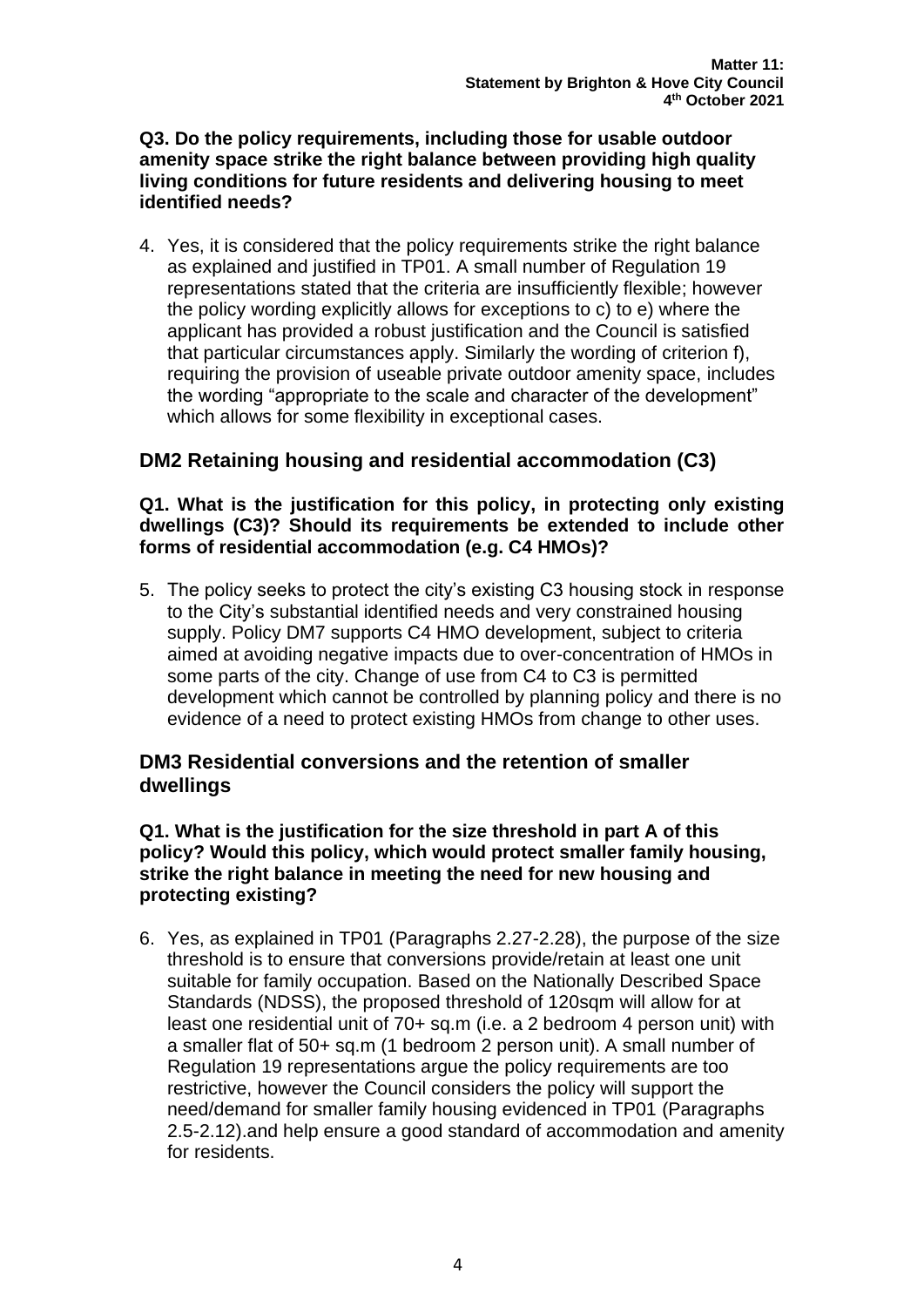## **Q2. Is this policy clearly written and unambiguous, so it is evident how a decision maker should react to development proposals? In particular, is the phrase** *'suitable for family occupation'* **clear and unambiguous?**

7. The phrase 'suitable for family occupation' is explained in TP01 (Paragraph 2.27) as meaning at least a 2-3-bedroom unit which in order to comply with the 120sqm threshold would need to be a 2-bedroom, 4 person unit (70sqm) or larger. It is proposed to clarify this through the following proposed Main Modification:

| MM | Policy    | In part B, insert footnote after 'minimum of two bedrooms' | To clarify    |
|----|-----------|------------------------------------------------------------|---------------|
| ## | DM3, page | to read:                                                   | what is       |
|    | 20        |                                                            | meant by      |
|    |           | *i.e., a 2-bedroom, 4-person unit (70sqm) or larger.       | 'suitable for |
|    |           |                                                            | family        |
|    |           |                                                            | accommodat    |
|    |           |                                                            | ion' for      |
|    |           |                                                            | policy        |
|    |           |                                                            | purposes.     |

## **DM4 Housing and accommodation for older persons**

**Q1. What is the evidence of the need for housing for older persons and is it robust? Is the approach to housing and accommodation for older people justified, effective and consistent with national policy and City Plan Part 1 policies CP19 and CP20? Should it seek to meet local needs on a neighbourhood basis? Should the submitted Plan do more to support co-living/ inter-generational communities to impact on loneliness at all stages of life?** 

- 8. Evidence of need is set out in the ED01 Older People Housing Needs Assessment (OPHNA). DM4.1a) sets a requirement for proposals to demonstrate need with Footnote 15 cross-referencing directly to the OPHNA or subsequent assessments. DM4 Paragraph 2.29 sets out the additional need for different types of older persons housing/ accommodation across the city over the period to 2030, whilst Annexe 5 in the OPHNA provides a more detailed breakdown for three sub-areas (Brighton, Hove and Portslade) over the periods to 2025, 2030 and 2035. These figures are indicative and assessed needs are likely to change over time. Given the relatively small area geographic size and interconnectedness of city, it is not considered necessary or appropriate to define needs at a neighbourhood level.
- 9. The Council acknowledges the benefits of inter-generational housing which are highlighted in the OPHNA (pages 5 and 44). However, the OPHNA recommendations focus on providing mainstream housing that is 'care ready' rather than specialist older persons housing and such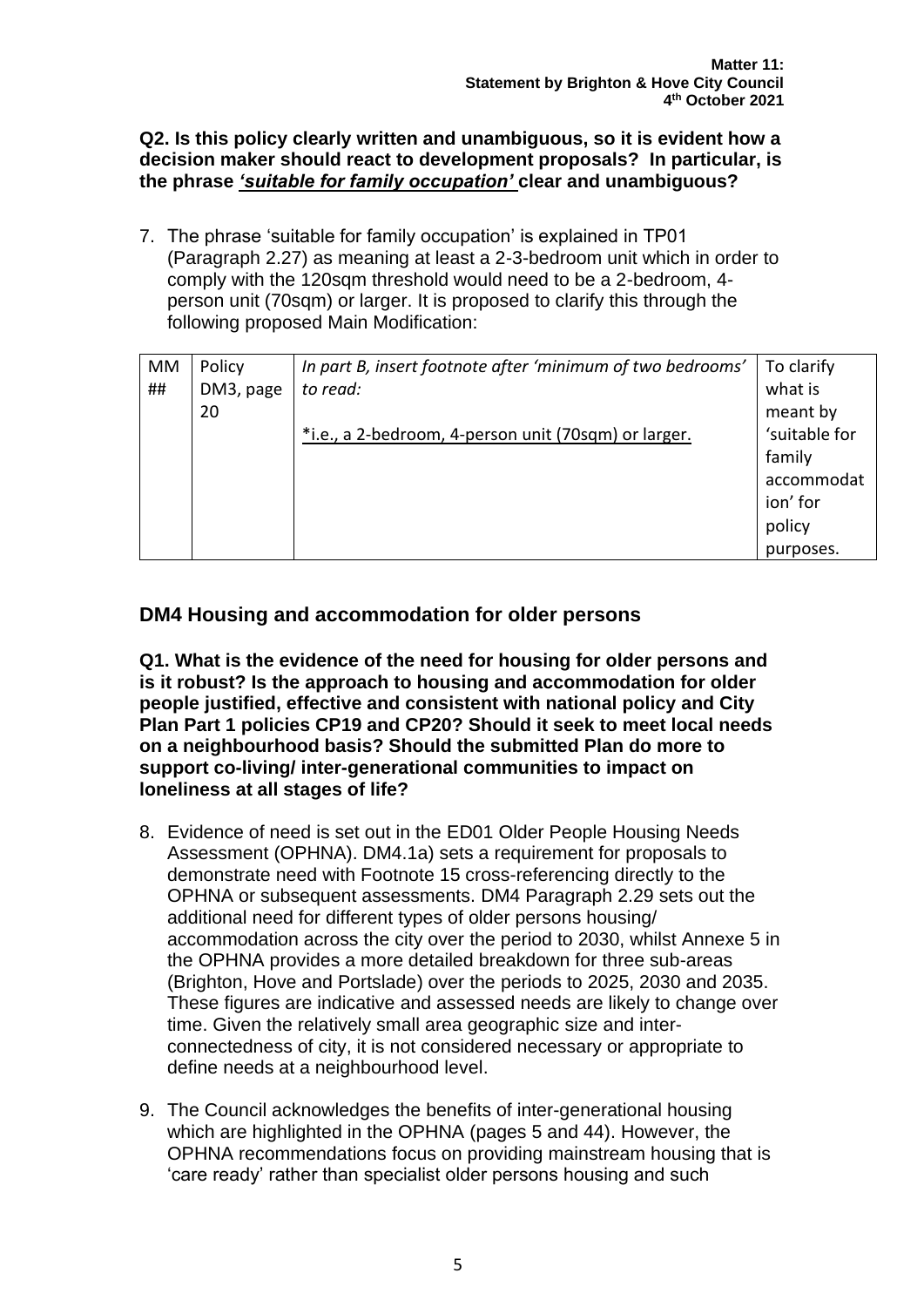developments would already be supported by other City Plan policies (e.g SA6 and CP19). To provide stronger support for inter-generational housing, the following Main Modification is proposed:

| <b>MM</b> | Supporting | <b>Policy DM4 Housing and Accommodation for Older</b> | To provide    |
|-----------|------------|-------------------------------------------------------|---------------|
| ##        | text to    | <b>Persons</b>                                        | support for   |
|           | Policy     | Amend paragraph 2.28, third sentence to read:         | the principle |
|           | DM4,       |                                                       | of inter-     |
|           | paragraph  | The availability of a range of suitable accommodation | generational  |
|           | 2.28, page | options for older people, including as part of inter- | housing       |
|           | 25         | generational communities, can help release family     |               |
|           |            | accommodation, improve quality of life and reduce the |               |
|           |            | need for residential care.                            |               |

## **Q2. Is there any evidence that the requirements of the policy would affect the viability or deliverability of this type of housing?**

10.Specialised housing and accommodation for older persons covered under the policy varies considerably in terms of typology and level of support/care (see DM4 paragraph 2.36) and this leads to significant variations in development costs. Viability assessment of different types of older persons accommodation has been undertaken as part of CIL work (in particular see OD80a Section 3.7, OD80i Paragraphs 2.1.23 - 2.1.35, and OD80j Section 2.2). These viability assessments concluded that for market-led C3 housing (e.g age restricted and sheltered housing), CIL charging is viable at standard C3 rates. For C2 extra care/assisted living, a lower CIL rate of £100/sqm is viable in CIL charging Zones 1 and 2 with no charge in Zone 3. However, for C2 nursing/care homes no CIL charge is sought, reflecting lower values and higher costs for care and support.

## **Q3. Does this policy provide a clear indication of how a decision maker should react to a development proposal for retirement housing and care homes?**

11.The Council agrees that the policy could be written more clearly to comply better with the requirements in the NPPF (paragraph 16). The following Main Modifications are proposed:

| МM | Policy    | <b>Policy DM4 Housing and Accommodation for Older</b>                                                                                                                                                                                                   | To provide     |
|----|-----------|---------------------------------------------------------------------------------------------------------------------------------------------------------------------------------------------------------------------------------------------------------|----------------|
| ## | DM4, page | <b>Persons</b>                                                                                                                                                                                                                                          | clearer policy |
|    | 23        | Amend second paragraph to read:                                                                                                                                                                                                                         | wording.       |
|    |           | Development proposals to meet the specific<br>accommodation needs of older people will be supported<br>Planning permission will be granted for older persons<br>housing and accommodation where the development<br>meets all of the following criteria: |                |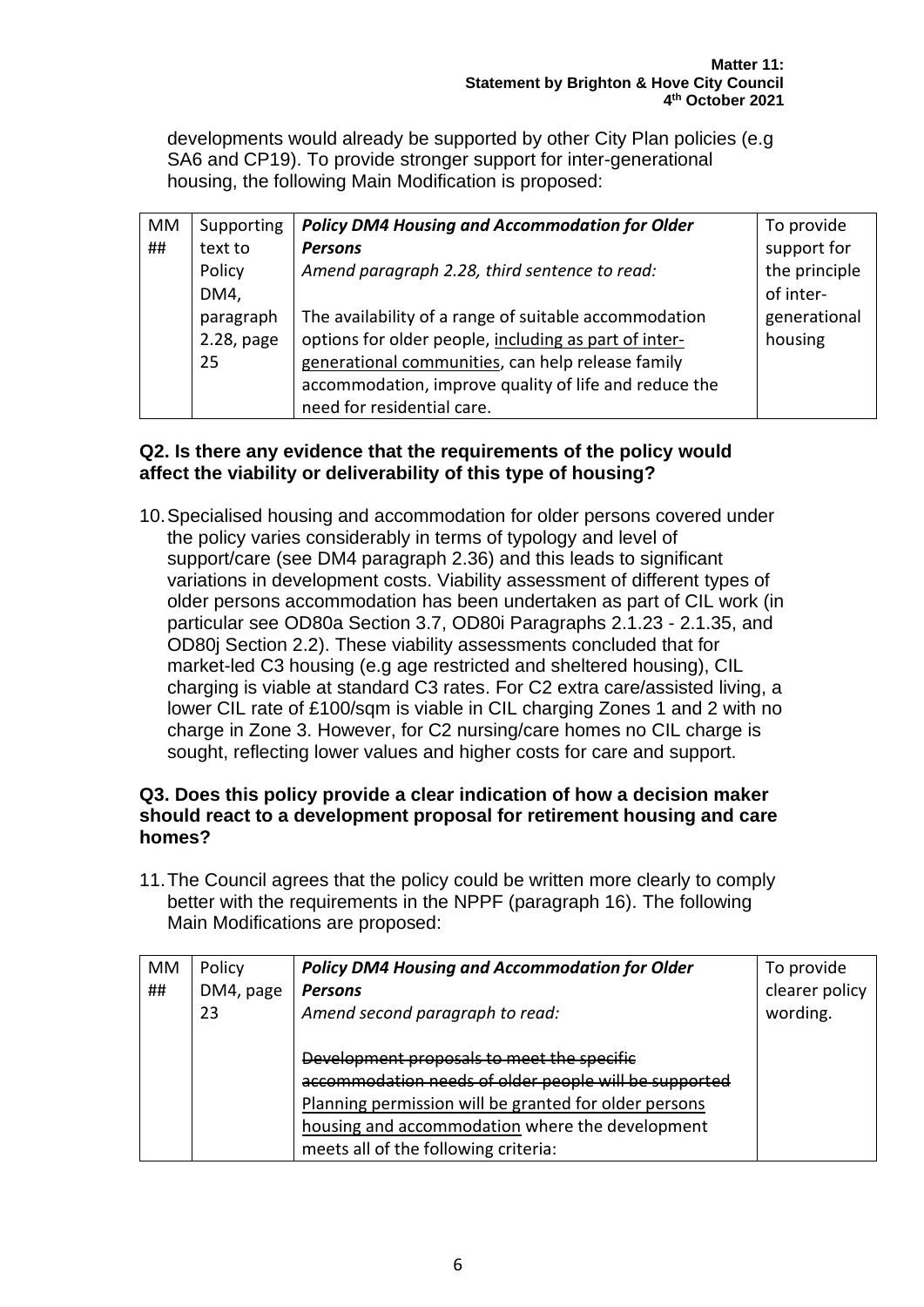| МM | Policy    | <b>Policy DM4 Housing and Accommodation for Older</b>                                                                                                                                                                         | To provide     |
|----|-----------|-------------------------------------------------------------------------------------------------------------------------------------------------------------------------------------------------------------------------------|----------------|
| ## | DM4, page | <b>Persons</b>                                                                                                                                                                                                                | clearer policy |
|    | 23        | Amend fourth paragraph to read:                                                                                                                                                                                               | wording.       |
|    |           | Proposals that will result in the loss of residential<br>accommodation for older people will be resisted unless it<br>can be only be permitted where it is demonstrated that at<br>least one of the following criteria apply: |                |

## **DM5 Supported accommodation (specialist and vulnerable)**

## **Q1. Is there robust evidence of the need for supported accommodation? Would this policy effectively protect/support provision to meet identified needs?**

12.Yes, the need for different types of supported accommodation is assessed and monitored on an ongoing basis through the Joint Strategic Needs Assessments (JSNA) which are prepared by the Council in liaison with the Clinical Commissioning Group (CCG) and other health and care providers in the city. Policy DM5 aims to provide a policy framework to support the delivery of good quality and suitably designed supported accommodation that meets the needs of the city's residents, and also to protect against the loss of good quality supported accommodation where it still meets local needs.

## **Q2. Does this policy provide a clear indication of how a decision maker should react to a development proposal for this type of development?**

13.The Council agrees that the policy could be written more clearly to comply better with the requirements in the NPPF (paragraph 16). The following Main Modifications are proposed:

| MM.<br>## | Policy<br>DM5, page<br>28 | <b>Policy DM5 Supported Accommodation (Specialist and</b><br><b>Vulnerable Needs)</b><br>Amend second paragraph to read:<br>Proposals for development aimed to meet the specific<br>accommodation requirements of people with specialist<br>needs will be permitted Planning permission will be<br>granted for supported accommodation for people with<br>specialist and vulnerable needs where the development<br>meets all of the following criteria: | To provide<br>clearer policy<br>wording. |
|-----------|---------------------------|---------------------------------------------------------------------------------------------------------------------------------------------------------------------------------------------------------------------------------------------------------------------------------------------------------------------------------------------------------------------------------------------------------------------------------------------------------|------------------------------------------|
| МM<br>##  | Policy<br>DM5, page<br>28 | <b>Policy DM5 Supported Accommodation (Specialist and</b><br><b>Vulnerable Needs)</b><br>Amend third paragraph to read:                                                                                                                                                                                                                                                                                                                                 | To provide<br>clearer policy<br>wording. |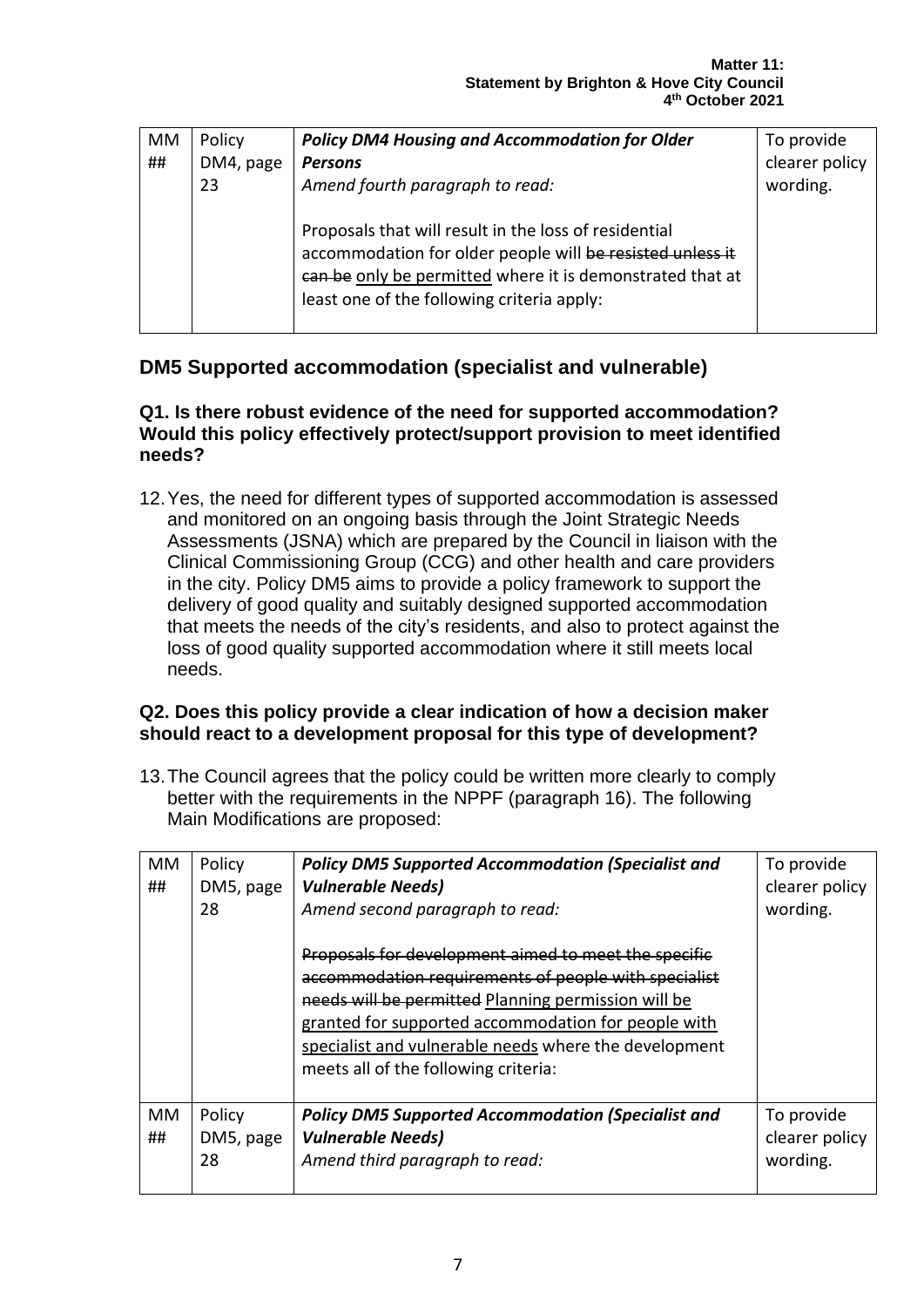|  | Proposals that will result in the loss of residential    |  |
|--|----------------------------------------------------------|--|
|  | accommodation for people with special needs will be      |  |
|  | resisted unless it can be only be permitted where it is  |  |
|  | demonstrated that at least one of the following criteria |  |
|  | apply:                                                   |  |
|  |                                                          |  |

## **DM6 Build to rent**

**Q1. Would the requirements of this policy be justified, effective and consistent with national policy, with particular regard to criteria 1B separate letting, 1D regarding unified ownership, 1E regarding on site management, 1F regarding the length of tenancies and 1G regarding the quality of the accommodation?**

- 14.Criterion b) is intended to clearly distinguish Build to Rent developments from rented accommodation with shared facilities such as co-living developments and large HMOs. The wording duplicates that included in Policy H11 of the adopted London Plan.
- 15.Policy requirement d) reflects the NPPF Glossary definition which states that Build to Rent developments will typically be professionally managed stock in single ownership and management control which is reiterated in the PPG (Paragraph 60-007). The requirement for unified ownership and management reflects similar wording included in Policy H11 of the London Plan.
- 16.As stated in the London Plan, 'on-site management' does not necessarily require full-time dedicated on-site staff, but all schemes should have systems for prompt resolution of issues and some daily on-site presence.
- 17.Policy requirement f) reflects the Build to Rent definition in the NPPF Glossary which states that schemes will usually offer longer tenancy agreements of three years or more and also the PPG (Paragraph 60-010) which indicates that authorities should apply planning conditions requiring scheme operators to offer tenancies of 3 or more years.
- 18.Criterion 1(g) clarifies the expectation that Build to Rent developments will be subject to the general Policy DM1 requirements (e.g in respect of minimum space and accessibility standards). Equivalent criteria have been included in other CPP2 housing policies (e.g DM4 and DM5). The supporting text at Paragraph 2.48 also clarifies that shorter tenancies should be made available for tenants who want these.

## **Q2. Would the affordable housing requirements accord with national policy?**

19.Yes, it is considered that the affordable housing requirements in part 2 of DM6 comply with national policy as set out in the NPPF and PPG. The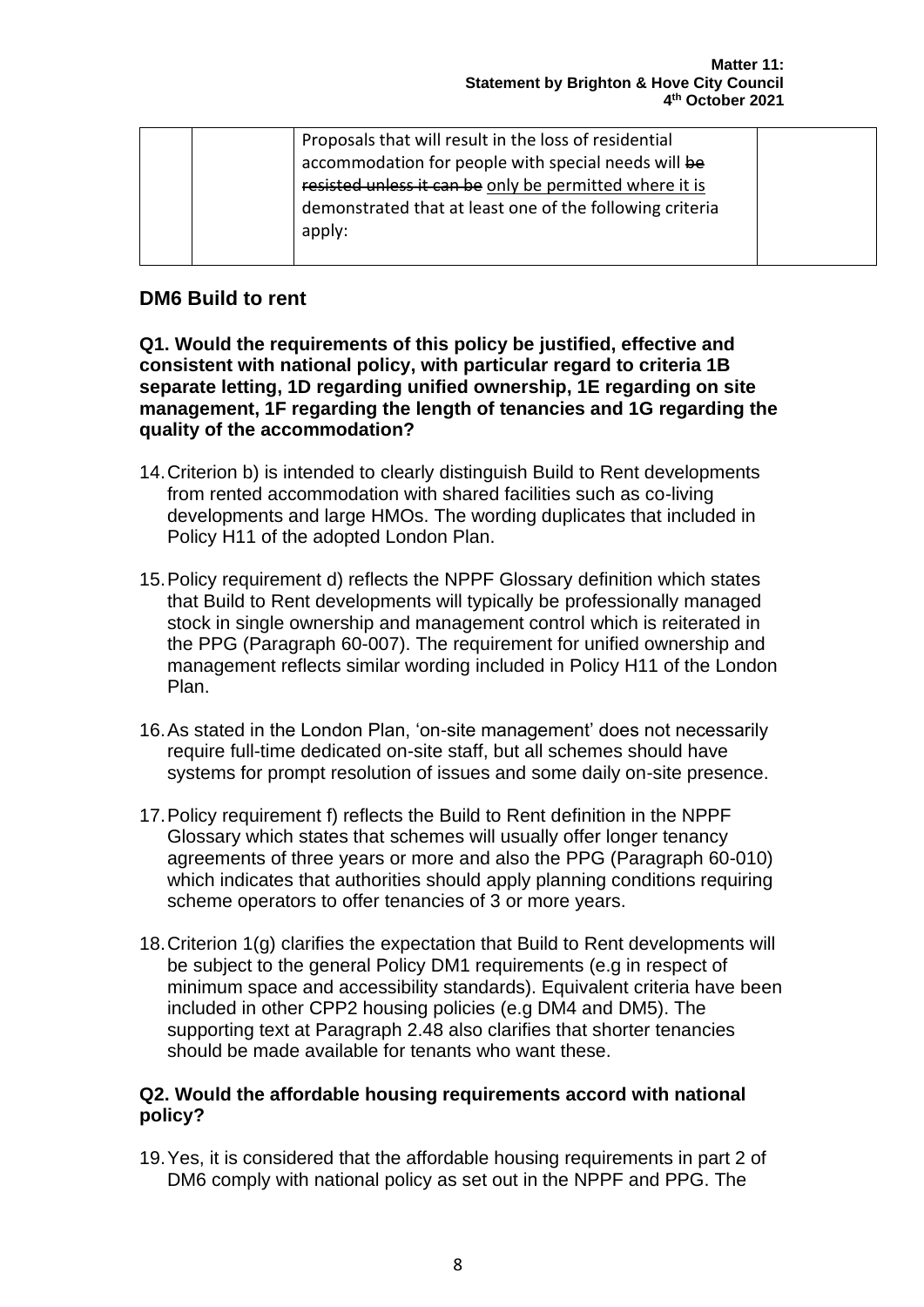percentage of affordable housing sought in criterion 2.a) reflects the PPG (Paragraph 60-002) and the conclusions of the Council's Build to Rent Study (ED02), whilst also indicating that the affordable housing negotiated will be subject to overall viability and consideration of criteria i. to v. in CPP1 Policy CP20. Criterion 2.b) relating to eligibility requirements conforms with PPG Paragraph 60-009, whilst the criterion 2.d) requirements for 'clawback' arrangements reflect PPG Paragraphs 60-007 and 60-008. Criterion 2.c) regarding size mix complies with CPP1 Policy CP20 and NPPF Paragraphs 61-62.

20.Two representations have objected to Footnote 29 which indicates that affordable rents will generally be set no higher than the Local Housing Allowance Housing Benefit limit. The Council considers this approach justifiable in the context of the city's significant levels of local housing need and very high 'affordability gap'. It reflects the Council's priority to secure housing which is genuinely affordable and follows directly from the conclusions of ED02 (Paragraph 6.10) regarding the rent levels that would be affordable for households on the Housing Register. PPG Paragraph 60- 003 states that affordable private rents should be set at a level at least 20% below private market rents, which does not preclude a larger discount being sought (as in Policy H11 of the London Plan). In addition, the policy and supporting text at Paragraph 2.51 state clearly that the affordable provision (including the level of discount) will be subject to negotiation and viability considerations.

## **DM7 Houses in multiple occupation (HMOs)**

#### **Q1. Would this policy, when read together with City Plan Part 1 policy CP21, provide an effective policy framework to support the provision of HMOs, whilst permitting reversion to C3 family homes, given potential adverse impacts of HMOs and demand for family accommodation in the City?**

- 21.Yes, reversion to C3 family homes for small HMOs falling within Use Class C4 is permitted development. Part 1 of DM7 therefore only applies to large sui generis HMOs. It is considered appropriate to allow the housing market to respond flexibly to changes in demand for HMOs by allowing redundant shared properties to re-enter the wider housing market, given that such changes are unlikely to have adverse impacts on the amenity or sustainability of a residential area.
- 22.Representations were received suggesting the policy would constrain the availability of lower-cost shared housing. HMOs in Brighton & Hove are highly concentrated in the area broadly along the route of Lewes Road from the city centre to Falmer, and the Council accepts that the tougher policy tests will make additional conversions to HMO more difficult in these areas with already high concentrations. However large areas of the city currently have few HMOs (see Maps 1 and 2 in OD21 Small Houses in Multiple Occupation). The purpose of the policy criteria in DM7 and CP21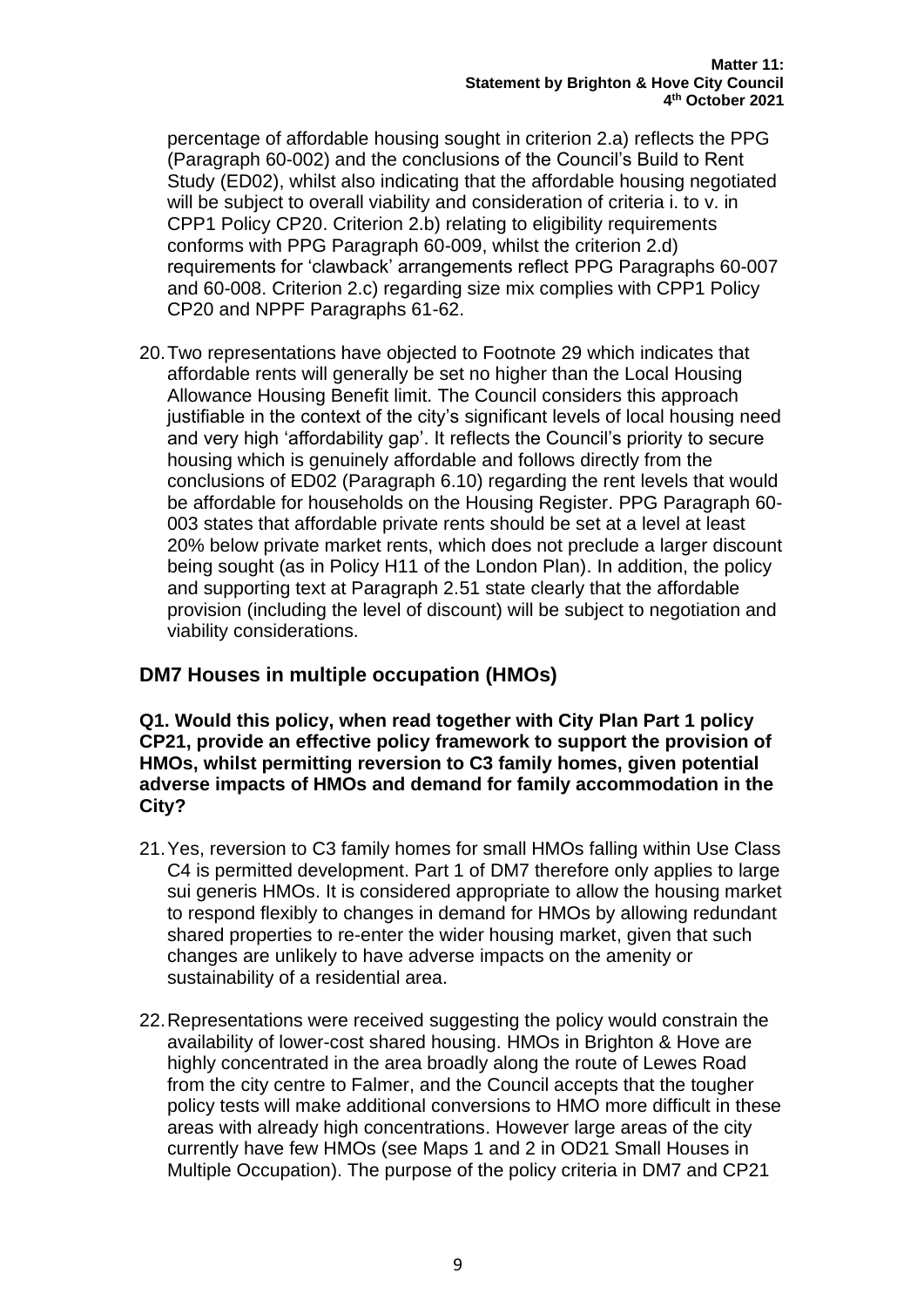is to promote a more even distribution across the city thereby lessening the potential adverse impacts from significant concentrations that have been observed in some areas. At a strategic scale supply of HMOs will not be significantly constrained.

## **Q2. Would the policy requirements be justified, effective and consistent with national policy and City Plan Part 1?**

- 23.Yes, Policy CP21 restricts new HMO development where concentrations are above 10% within a 50m radius of the application site. As explained in DM7 Paragraph 2.63, the effect of over-concentrations of HMOs at geographic scales other than a 50m radius can also lead to an imbalance in communities and consequent negative effects. DM7 introduces additional policy requirements to address this without conflicting with CP21.
- 24.Representations were received challenging assertions that HMOs can lead to negative effects on residential amenity and local communities; however this is not accepted. The negative impacts that can be caused by overconcentrations of HMOs are well known and are the reason that this Council and many others have implemented Article 4 Directions to enable more control over HMO distributions. Relevant evidence is set out in document OD21 (paragraphs 3.24-3.27).
- 25.A number of factors listed in OD21 Paragraph 3.25 cannot appropriately be controlled by the narrow consideration of HMO concentrations within 50m of a site as set out in CP21. Some factors, including the changing character of an area, closure of community facilities and exclusion of families from the local housing market manifest themselves when the proportion of HMOs rises at a wider neighbourhood level. This justifies criterion 2a.
- 26.An excess of HMOs in the immediate vicinity of a site can lead to significant negative effects on amenity even if the proportion within 50m is less than 10%. This justifies the additional criteria 2b and 2c.
- 27.The additional criteria, together with CPP1 Policy CP21, are considered to strike an appropriate balance in allowing continued HMO development whilst guarding against the negative impacts that can affect communities and households at various geographic scales. The intention is to ensure balanced, sustainable communities with a high standard of amenity for all residents in line with Paragraph 130(f) of the NPPF.

## **Q3. Do the internal private and outdoor space standards set out in 2D of this policy accord with national policy and the PPG?**

28.Yes, NPPF Paragraph 130f requires planning policies to ensure high standards of amenity and Footnote 49 to that paragraph allows for use of the NDSS to do so where justified.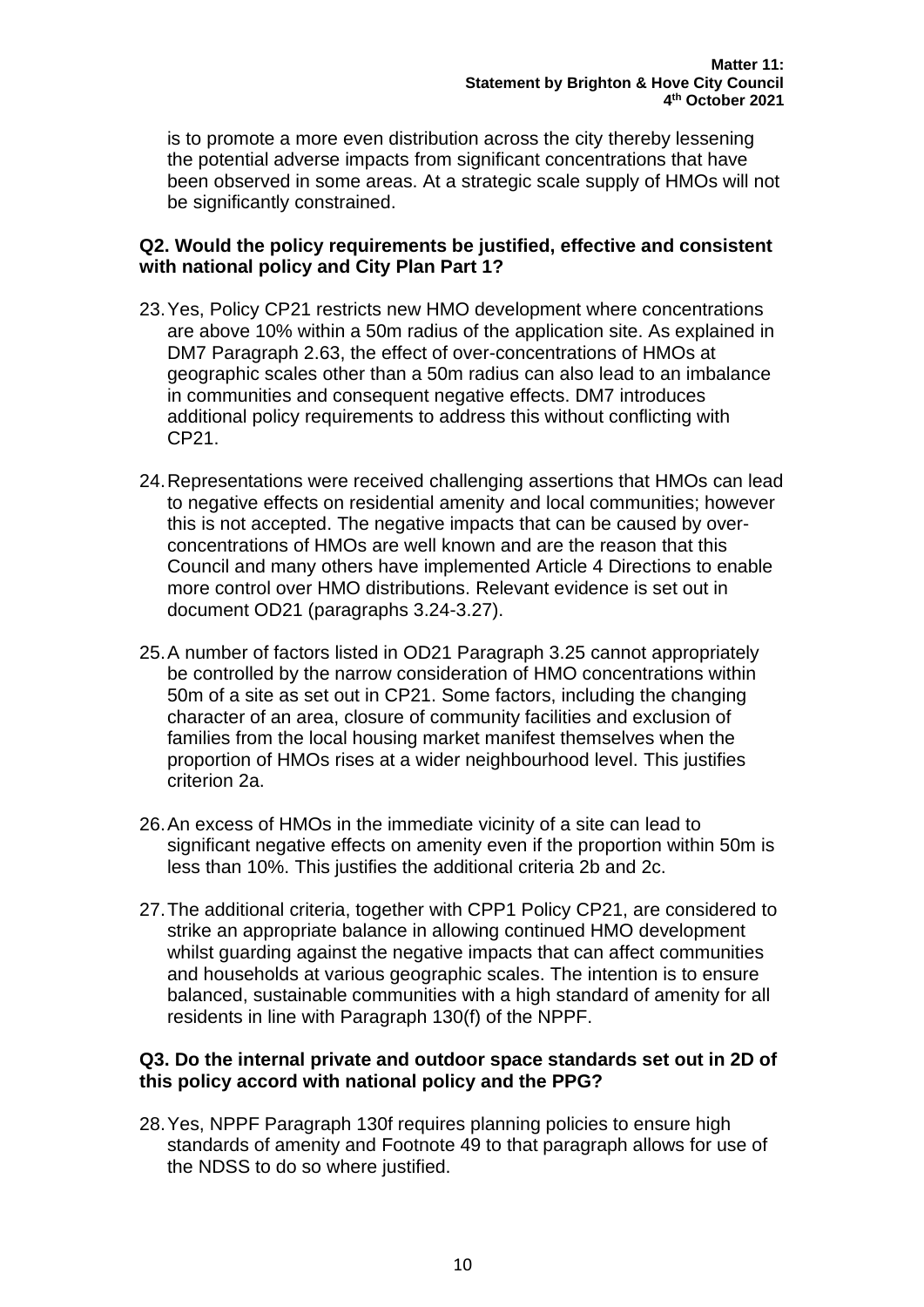29.Footnote 7 of Policy DM1 makes clear that non-C3 accommodation such as HMOs will be expected to meet the standards where relevant. This allows for a more flexible application of the standards to reflect the different characteristics of HMOs compared to C3 accommodation. Application of standards for bedroom sizes in particular is considered justified to ensure a consistent approach in avoiding cramming of an excessive number of very small bedrooms into properties.

## **Q4. Should the communal living space minimum space standards in paragraph 2.69 be included within policy?**

30.No, as Paragraph 2.69 sets other considerations to be taken into account in determining whether sufficient communal living space is provided, as well as the quantitative minimum of 16sqm for a 4 bedspace HMO. Given the considerable flexibility that these other considerations allow, the policy would not be effective if specific space standards for communal space were included in the policy wording, therefore the more general requirement in criterion 2e is considered more appropriate.

## **DM8 Purpose built student accommodation (PBSA)**

#### **Q1. Would the policy requirements be justified, effective and consistent with national policy, City Plan Part 1 and, would they together with CP21, support the provision of PBSA to meet identified needs in the City, whilst supporting mixed and balanced communities?**

- 31.Yes, the policy builds upon CP21 with additional criteria relating to the nature and standard of accommodation of PBSA. Full justification for the policy criteria is set out in the supporting text to the policy.
- 32.Few objections to the policy were received. One representation argued that the requirement for a predominance of cluster units (criterion a) is not justified and should be left to market trends. The justification for this criterion is set out in Paragraph 2.76 of the supporting text. The same objector felt that criterion (f) was unjustified; however this type of requirement is already a common feature of management plans for PBSA developments which occupants must sign up to. The criterion is intended to help minimise the impact of residents parking on the surrounding areas, which could theoretically be significant given the large size (several hundred bedspaces) of some recently permitted developments.
- 33.They also requested specific standards considered acceptable by the Council (particularly in relation to criteria (b), (c) and (d). Guidance on the application of these policy requirements is set out in paragraph 2.75 of the supporting text. It not considered appropriate to set specific space standards for communal space for Purpose Built Student Accommodation (PBSA) to allow for flexibility given the variety of types of development that could be brought forward.